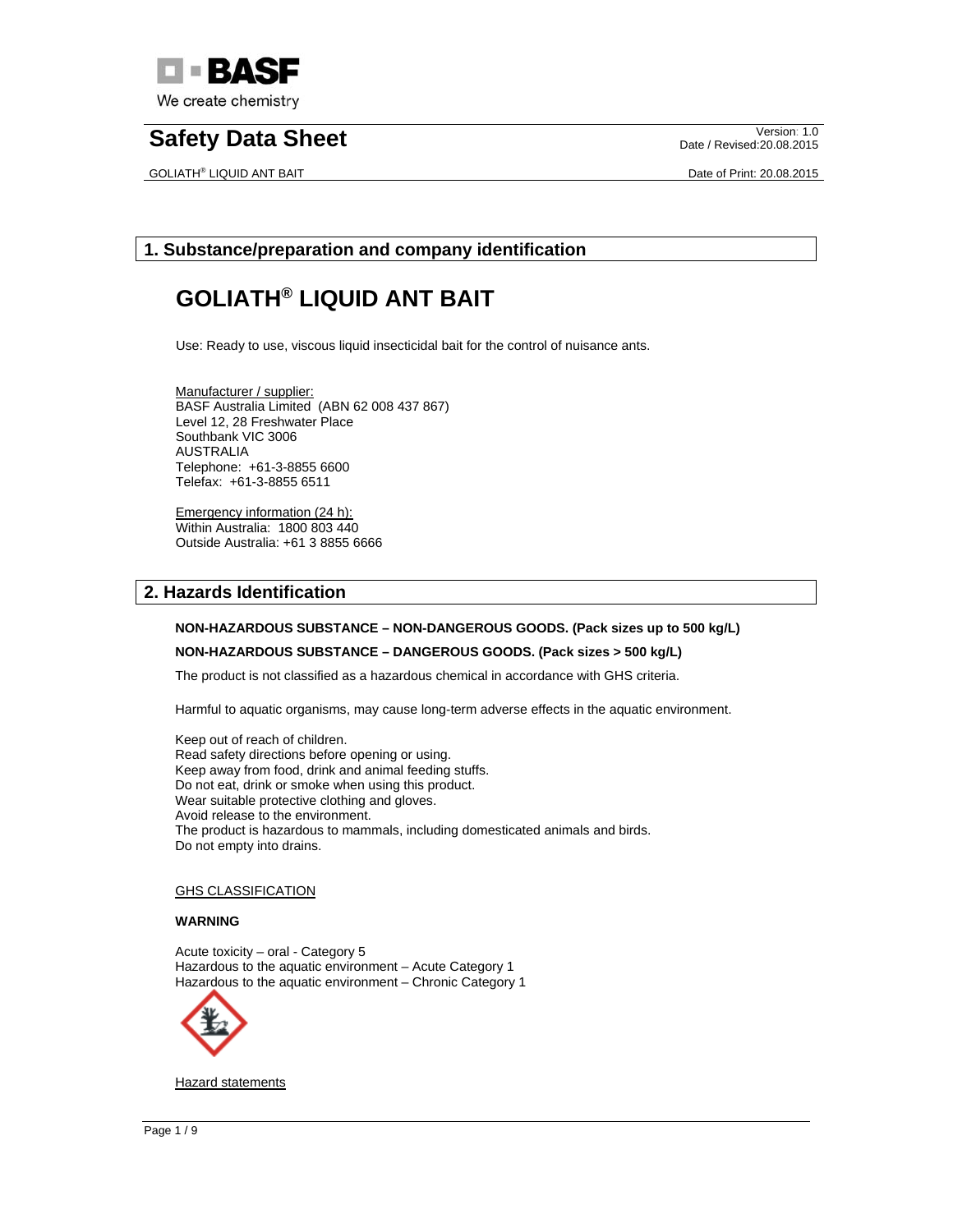

GOLIATH® LIQUID ANT BAIT **Date of Print: 20.08.2015** 

Date / Revised:20.08.2015

May be harmful if swallowed. Very toxic to aquatic life. Very toxic to aquatic life with long lasting effects.

#### Precautionary statements (Response)

Call a POISON CENTER or doctor/physician if you feel unwell. Collect spillage.

Precautionary statements (Disposal)

Dispose of contents/container to hazardous or special waste collection point.

# **3. Composition/Information on Ingredients**

### **Chemical nature:**

Ready to use bait containing Fipronil Content: 0.6 g/L

CAS Number: 120068-37-3

## **4. First-Aid Measures**

#### **General advice:**

If poisoning occurs, contact a doctor or Poisons Information Centre. Phone 13 11 26. Avoid contact with the skin, eyes and clothing. Remove contaminated clothing.

#### **If inhaled:**

Keep patient calm, remove to fresh air.

#### **On skin contact:**

If product on skin, immediately wash area thoroughly with soap and water.

#### **On contact with eyes:**

Wash affected eyes for at least 15 minutes under running water with eyelids held open.

#### **On ingestion:**

Rinse mouth immediately and then drink plenty of water.

#### **Note to physician:**

Symptoms: No significant reaction of the human body to the product known. Treatment: Symptomatic treatment (decontamination, vital functions).

# **5. Fire-Fighting Measures**

#### **Suitable extinguishing media:**

Water spray, carbon dioxide, dry powder, foam.

#### **Specific hazards:**

The following substances can be released in a fire: carbon monoxide, carbon dioxide, hydrogen chloride, nitrogen oxides, Sulphur oxides, organochlorine compounds.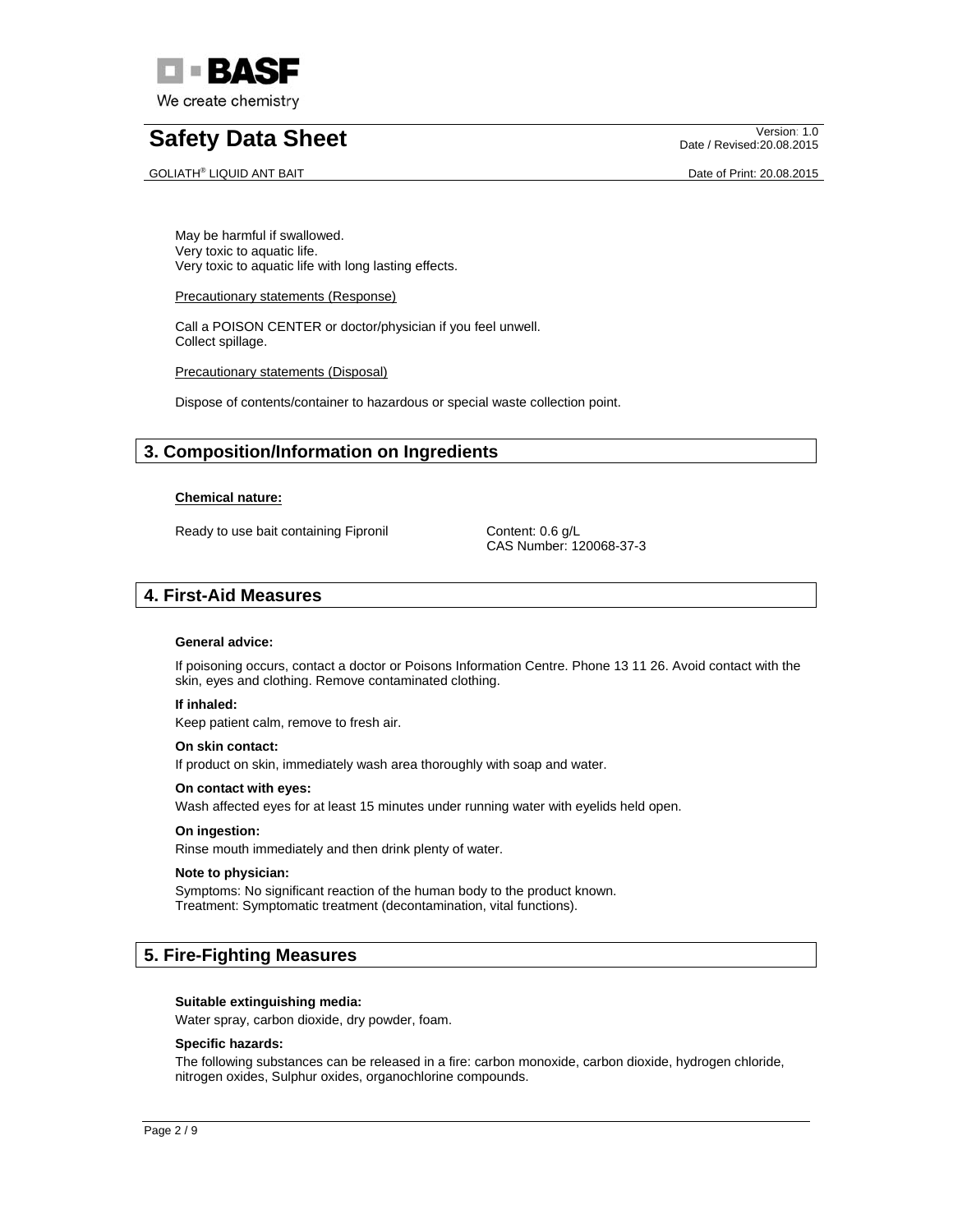

GOLIATH® LIQUID ANT BAIT **Date of Print: 20.08.2015** 

Date / Revised:20.08.2015

#### **Special protective equipment:**

Wear self-contained breathing apparatus and chemical protective clothing.

### **Further information:**

In case of fire and/or explosion do not breathe fumes. Keep containers cool by spraying with water if exposed to fire. Collect contaminated extinguishing water separately and do not allow to reach sewage or effluent systems. Dispose of fire debris and contaminated extinguishing water in accordance with official regulations.

## **6. Accidental Release Measures**

#### **Personal precautions:**

Do not breathe vapours or spray. Use personal protective clothing. Avoid contact with the skin, eyes and clothing.

#### **Environmental precautions:**

Do not discharge into the subsoil/soil. Do not discharge into drains/surface waters/groundwater.

#### **Methods for cleaning-up or taking-up:**

Contain and pick up spills with suitable absorbent material (e.g. sand sawdust, general purpose binder, keiselguhr). Collect waste in suitable containers, which can be labelled and sealed. Clean contaminated floors and objects thoroughly with water and detergents, observing environmental regulations. Dispose of absorbed material in accordance with regulations.

## **7. Handling and Storage**

#### **Handling**

No special measures necessary if stored and handled correctly. Ensure thorough ventilation of stores and work areas. When using, do not eat, drink or smoke. Avoid contact with skin and eyes. Hands and/or face should be washed before breaks and at the end of the shift. Ants are attracted by the sugary bait. They ingest the bait with the active substance and take it back to the nest to feed their brood. An effect on the ant population can be expected within 7 days. It is advisable to check treated areas 1 -2 weeks after application. For maximum stability and effectiveness bait drops should be place on non-absorbent horizontal surfaces, with external applications protected from rainfall in bait stations or with suitable coverings wherever possible. Do not apply this product in any areas easily accessible to children or animals. Avoid contact with food, food utensils or places where food is prepared or stored.

#### **Protection against fire and explosion:**

No special measures necessary. The product is non-combustible and not explosive.

### **Storage:**

Store in the closed, original container in a cool, well ventilated locked place out of the reach of children. Protect from direct sunlight. Keep away from heat. Dispose of empty container by wrapping in paper, placing in plastic bag and putting in the garbage.

## **8. Exposure Controls and Personal Protection**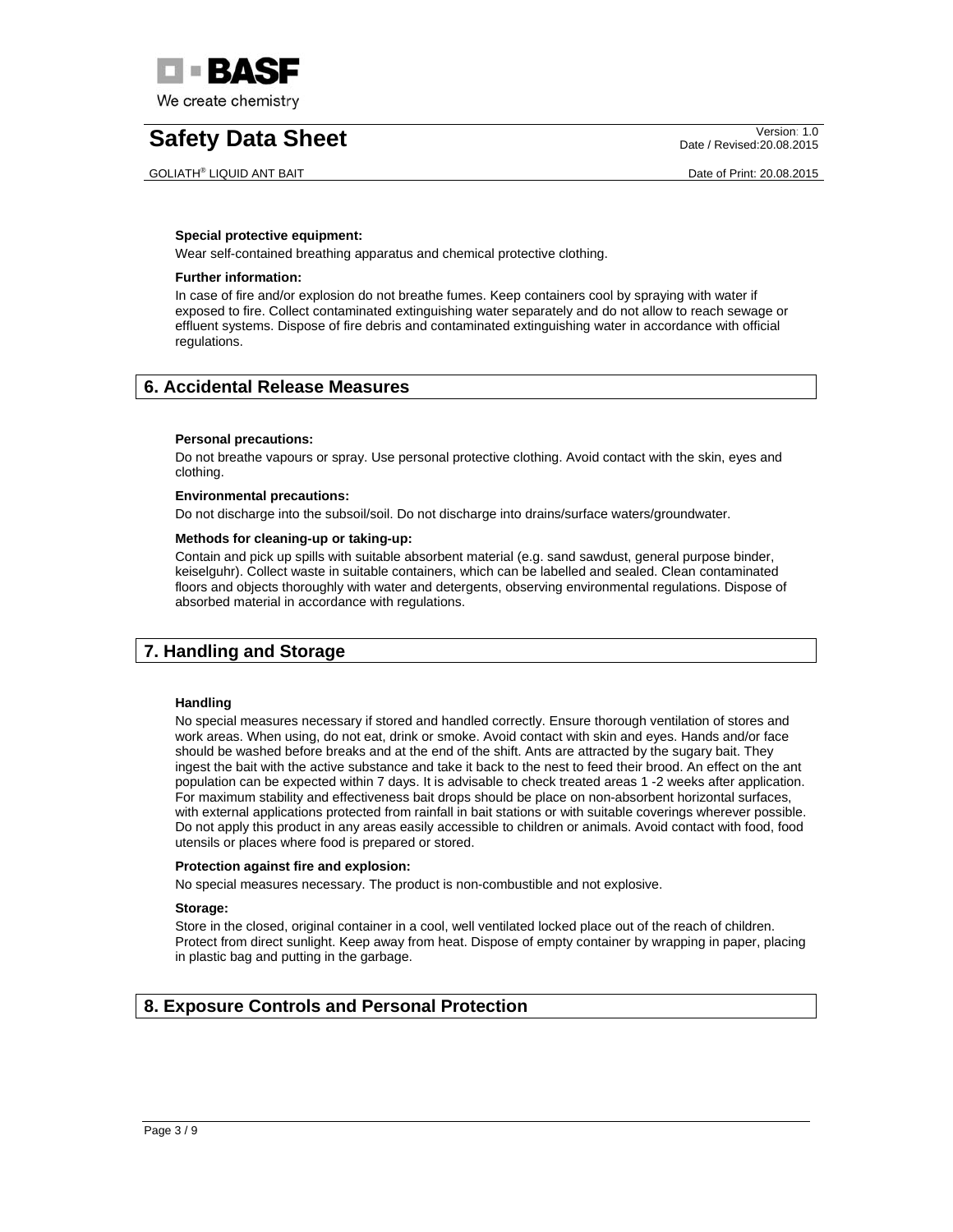

#### GOLIATH® LIQUID ANT BAIT **Date of Print: 20.08.2015**

Date / Revised:20.08.2015

#### **Exposure limit values**

No workplace exposure standard is applicable for this product.

### **Respiratory protection:**

No respiratory protection required.

### **Hand protection:**

Elbow-length protective gloves are required for the safe handling of this product, e.g. nitrile rubber (0.4 mm), chloroprene rubber (0.5 mm) or polyvinylchloride (0.7 mm).

#### **Eye protection:**

No eye protection required.

**Body protection:** 

Not required.

### **General safety and hygiene measures:**

Handle in accordance with good industrial hygiene and safety practice. Wearing of closed work clothing (e.g. cotton overalls) is recommended. Store work clothing separately. Keep away from food, drink and animal feeding stuffs. Wash hands after use. Wash gloves after each day's use. If product on skin, immediately wash area with soap and water.

# **9. Physical and Chemical Properties**

| Form:<br>Colour:<br>Odour:                                                                              | gel<br>blue violet<br>characteristic                                                            |
|---------------------------------------------------------------------------------------------------------|-------------------------------------------------------------------------------------------------|
| pH value:                                                                                               | approx. $5 - 7$ (approx. 20 $^{\circ}$ C)                                                       |
| Boiling point:<br>Melting range:                                                                        | not tested<br>not determined                                                                    |
| Flash point:<br>Lower explosion limit:<br>Upper explosion limit:<br>Explosion hazard:<br>Self ignition: | no flash point up to 400°C<br>not available<br>not available<br>not explosive<br>not determined |
| Vapour pressure:                                                                                        | not tested                                                                                      |
| Density:                                                                                                | approx. $1.23$ g/cm3 (20 $^{\circ}$ C)                                                          |
| Solubility in water:<br>Solubility:<br>Partitioning coefficient n-octanol/water (log Pow):              | active is nearly insoluble<br>not available for other media<br>not applicable                   |
| Viscosity                                                                                               | $80 - 100$ mPa.s (20°C)                                                                         |
| Evaporation rate:                                                                                       | not applicable                                                                                  |

# **10. Stability and Reactivity**

#### **Conditions to avoid:**

Keep away from heat. Protect from direct sunlight.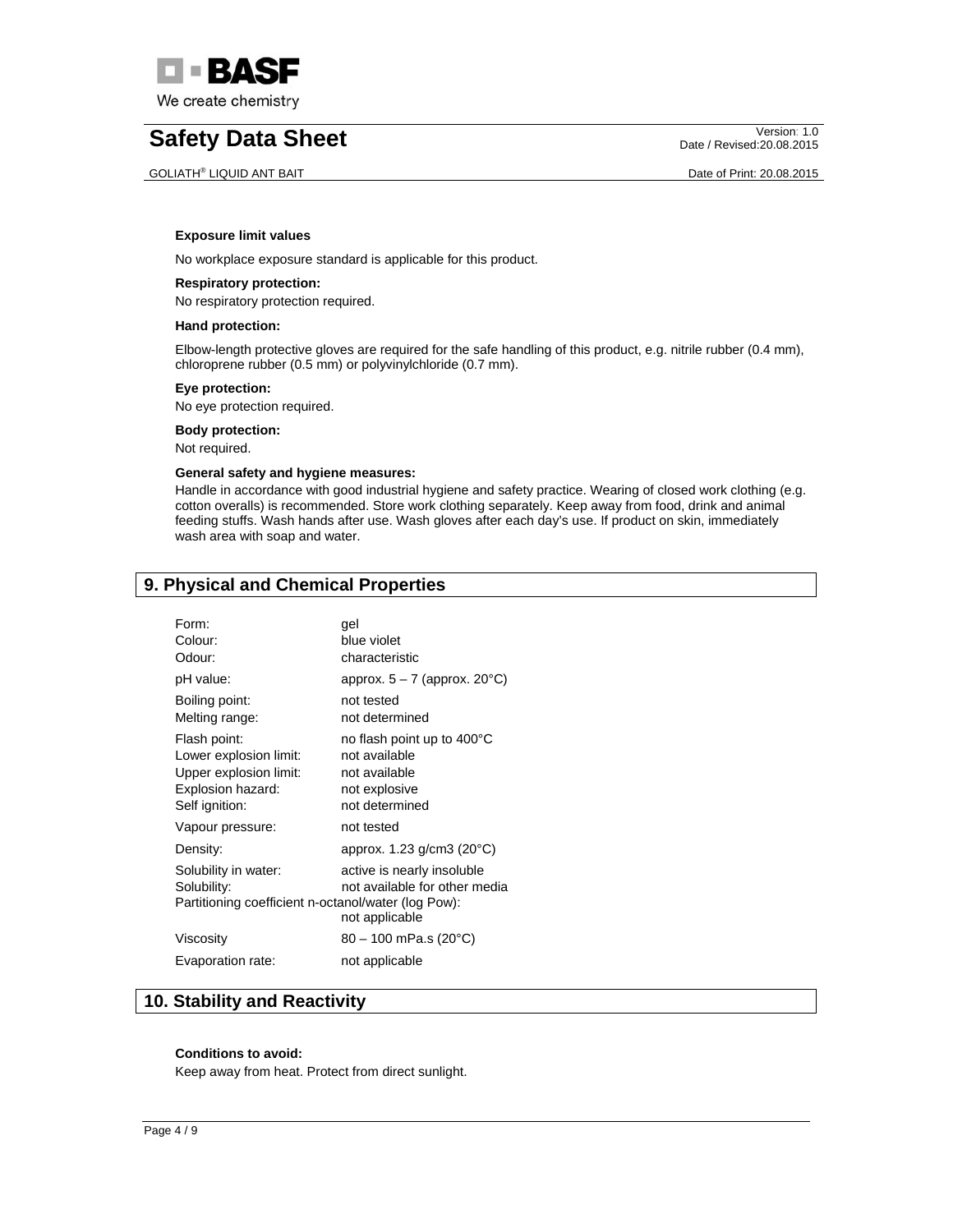

GOLIATH® LIQUID ANT BAIT **Date of Print: 20.08.2015** 

Date / Revised:20.08.2015

#### **Thermal decomposition:**

No decomposition if stored and handled as per the directions on the label.

## **Materials to avoid:**

Strong acids, strong bases and strong oxidizing agents.

#### **Hazardous reactions:**

No hazardous reactions when stored and handled according to instructions.

#### **Hazardous decomposition products:**

No hazardous decomposition product when stored and handled according to instructions.

## **11. Toxicological Information**

#### **Acute toxicity**

Assessment of acute toxicity: Virtually non-toxic by inhalation. Virtually non-toxic after a single skin contact. Of low toxicity after single ingestion.

Experimental/calculated data: LD50 rat (oral): > 2000 mg/kg LD50 rat (dermal): > 2000 mg/kg

Information on Fipronil Experimental/calculated data: LC50 rat (by inhalation) 0.36 mg/l/4 h (OECD Guideline 403) Tested as dust aerosol.

#### **Irritation**

Assessment of irritating effects: Not irritating to the skin. Not irritating to the eyes.

#### **Sensitization**

Assessment of sensitization: There is no evidence of a skin-sensitizing potential.

#### **Germ cell mutagenicity**

Assessment of mutagenicity:

Mutagenicity tests revealed no genotoxic potential. The product has not been tested. The statement has been derived from the properties of the individual components.

#### **Carcinogenicity**

Assessment of carcinogenicity:

The results of various animal studies gave no indication of a carcinogenic effect. The product has not been tested. The statement has been derived from the properties of the individual components.

#### **Reproductive toxicity**

Assessment of reproduction toxicity:

The results of animal studies gave no indication of a fertility impairing effect. The product has not been tested. The statement has been derived from the properties of the individual components.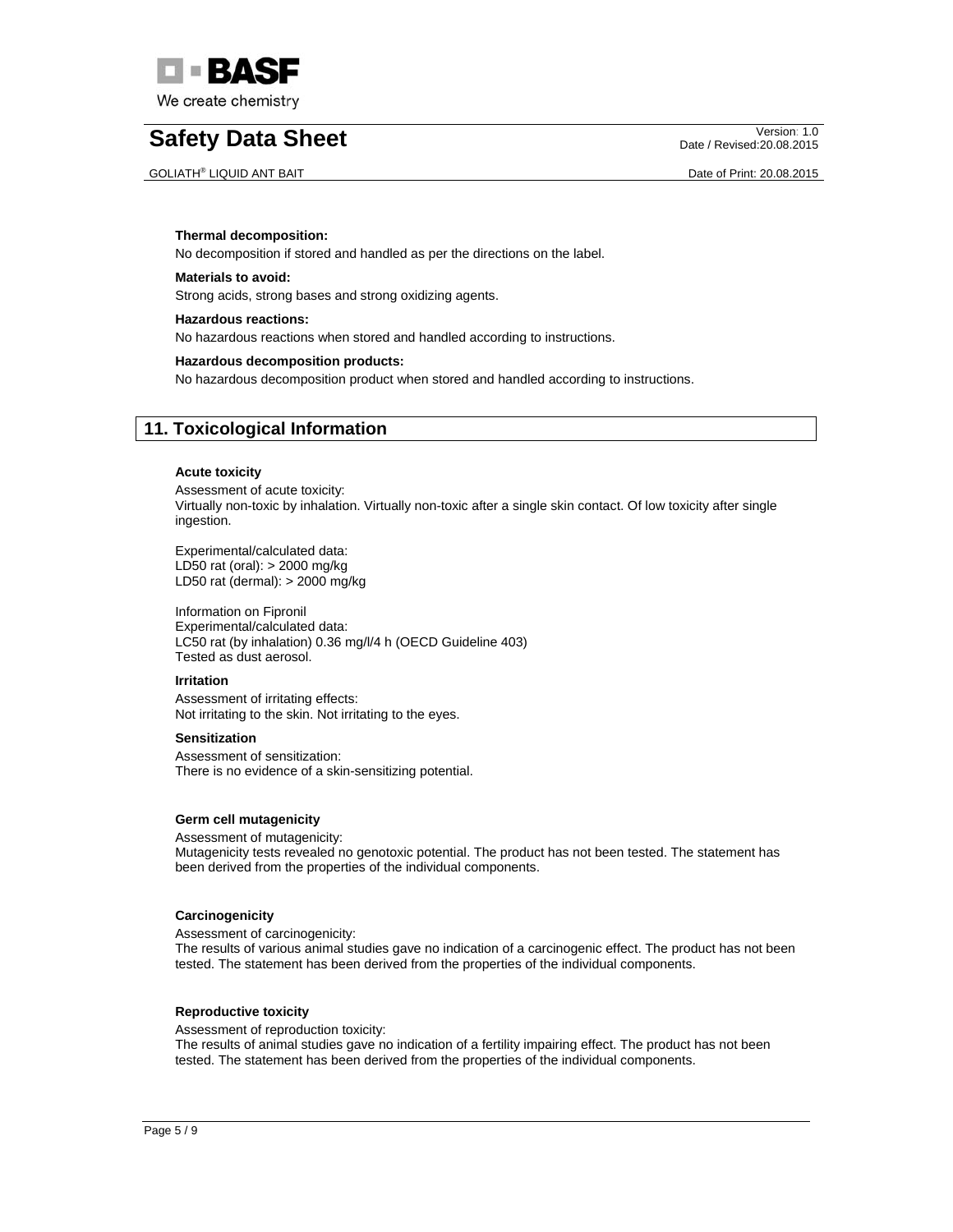

GOLIATH® LIQUID ANT BAIT DATE OF PRINT AND RESERVE AND RESERVE ASSESSED AT A DATE OF PRINT: 20.08.2015

Date / Revised:20.08.2015

#### **Developmental toxicity**

Assessment of teratogenicity:

Animal studies gave no indication of a developmental toxic effect at doses that were not toxic to the parental animals. The product has not been tested. The statement has been derived from the properties of the individual components.

#### **Repeated dose toxicity and Specific Target Organ Toxicity (repeated exposure)**

Assessment of repeated dose toxicity: Fipronil causes mortality and signs of neurotoxicity through prolonged or repeated exposure.

#### **Other relevant toxicity information:**

Misuse can be harmful to health. May irritate the eyes and skin. Avoid contact with the eyes and skin.

# **12. Ecological Information**

### **Ecotoxicity**

Assessment of aquatic toxicity:

Very toxic to aquatic organisms. May cause long-term adverse effects in the aquatic environment. The product has not been tested. The statement has been derived from the properties of the individual components.

#### Information on Fipronil:

Toxicity to fish: LC50 (96 h): 0.0852 mg/l, Lepomis macrochirus

Toxicity to aquatic invertebrates: EC50 (48 h): 0.19 mg/l, Daphnia magna LC50 (96 h): 0.00014 mg/l, Mysidopsis bahia No Observed Effect Concentration (NOEC): 0.0098 mg/l/21 d, Daphnia magna No Observed Effect Concentration (NOEC): 0.000008 mg/l/96 h, Mysidopsis bahia

Toxicity to aquatic plants: EC50 (96 h): 0.068 mg/l (growth rate), Scenedesmus subspicatus No Observed Effect Concentration (NOEC): 0.04 mg/l/96 h, Pseudokirchneriella subcapitata EC50 (14 d):  $> 0.16$  mg/l (growth rate), Lemna gibba No Observed Effect Concentration (NOEC): > 0.16 mg/l/14 d, Lemna gibba

## **Mobility**

Assessment transport between environmental compartments:

Following exposure to soil, adsorption to solid soil particles is probable, therefore contamination of the groundwater is not expected. The product has not been tested. The statement has been derived from the properties of the individual components.

#### **Persistence and degradability**

Assessment biodegradation and elimination (H2O):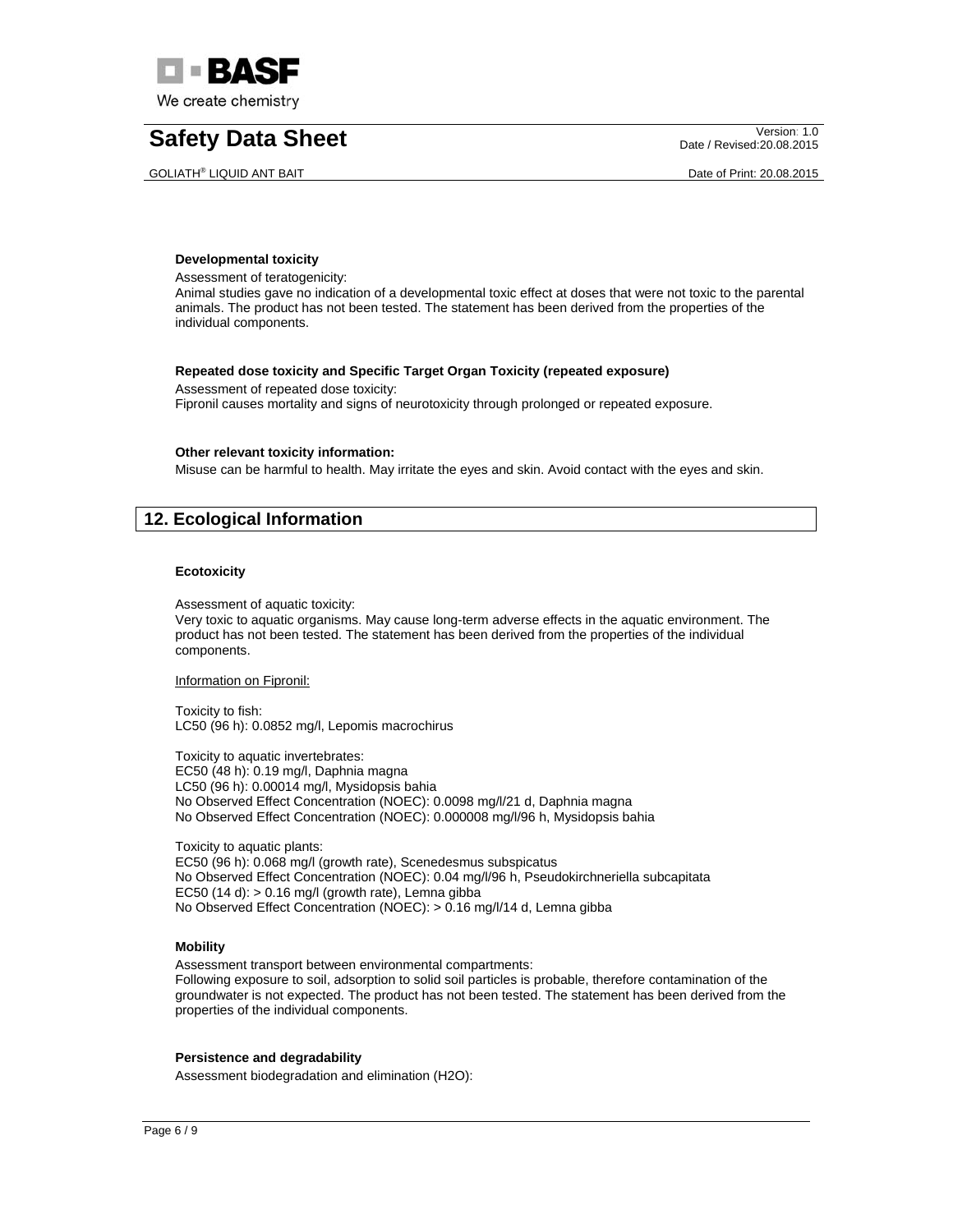

#### GOLIATH® LIQUID ANT BAIT **Date of Print: 20.08.2015**

Date / Revised:20.08.2015

Fipronil is not readily biodegradable. The product has not been tested. The statement has been derived from the properties of the individual components.

#### **Bioaccumulation potential**

Assessment biodegradation and elimination (H2O): Accumulation in organisms is not to be expected. The product has not been tested. The statement has been derived from the properties of the individual components.

Information on Fipronil: Bioconcentration factor: 321, Lepomis macrochirus

### **Additional information**

Other ecotoxicological advice: Do not discharge product into the environment without control.

## **13. Disposal Considerations**

### **Waste disposal of substance:**

Dispose of in accordance with relevant local, state or territory government regulations. Do not incinerate product.

## **Contaminated packaging:**

Do not destroy outer pack while product remains. Dispose of empty container by wrapping in paper, placing in plastic bag and putting in the garbage. Do not contaminate streams, rivers or waterways with the chemical or used containers.

# **14. Transport Information**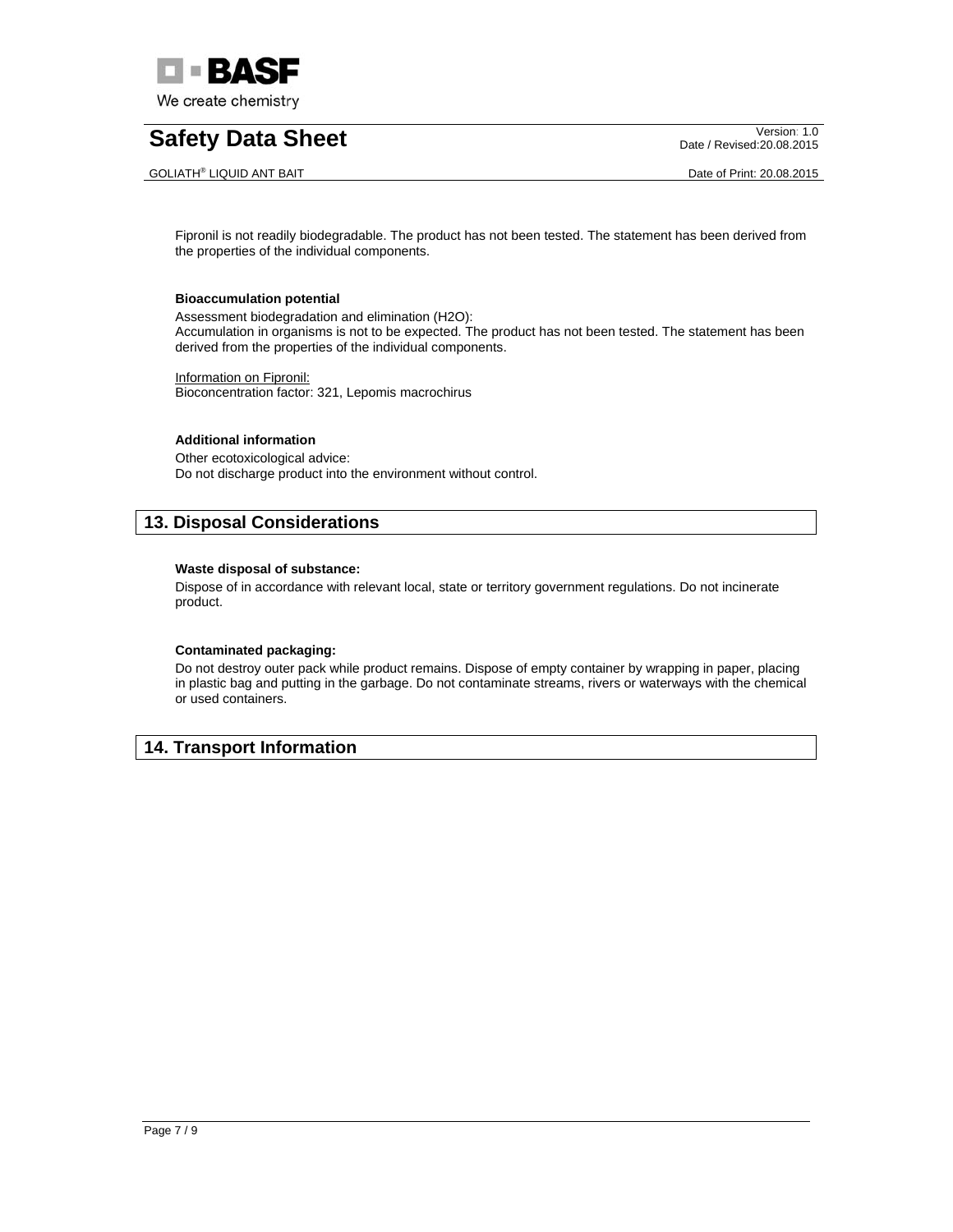

GOLIATH® LIQUID ANT BAIT **Date of Print: 20.08.2015** 

Date / Revised:20.08.2015

## **Domestic transport (ADG):**

| Hazard Class:   | 9                                                             |
|-----------------|---------------------------------------------------------------|
| ID Number:      | UN 3082                                                       |
| Packing Group:  | ш                                                             |
| Hazard Label:   | 9. EHSM                                                       |
| Proper Shipping | ENVIRONMENTALLY HAZARDOUS SUBSTANCE, LIQUID, N.O.S. (CONTAINS |
| Name:           | FIPRONIL)                                                     |
| Hazchem Code:   | 3Z                                                            |

### **Sea transport (IMDG):**

| Hazard Class:     |                                                               |
|-------------------|---------------------------------------------------------------|
| ID Number:        | UN 3082                                                       |
| Packing Group:    | Ш                                                             |
| Hazard Label:     | 9. EHSM                                                       |
| Proper Shipping   | ENVIRONMENTALLY HAZARDOUS SUBSTANCE, LIQUID, N.O.S. (CONTAINS |
| Name:             | FIPRONIL)                                                     |
| Marine Pollutant: | YES.                                                          |

## **Air transport (ICAO/IATA):**

| UN 3082                                                                    |
|----------------------------------------------------------------------------|
| Ш                                                                          |
| 9. EHSM                                                                    |
| ENVIRONMENTALLY HAZARDOUS SUBSTANCE, LIQUID, N.O.S. (CONTAINS<br>FIPRONIL) |
|                                                                            |

#### **Further information**

Environmentally Hazardous Substances meeting the description of UN 3077 or UN 3082 are not subject to the Australian Dangerous Goods Code when transported by road or rail in packages not exceeding 500 kg (L) or IBCs.

# **15. Regulatory Information**

Standard for the Uniform Scheduling of Drugs and Poisons (SUSMP)

Poisons Schedule: Schedule 5

## **Registration status**

APVMA Approval Number 70252/62829

# **16. Other Information**

Vertical lines in the left hand margin indicate an amendment from the previous version.